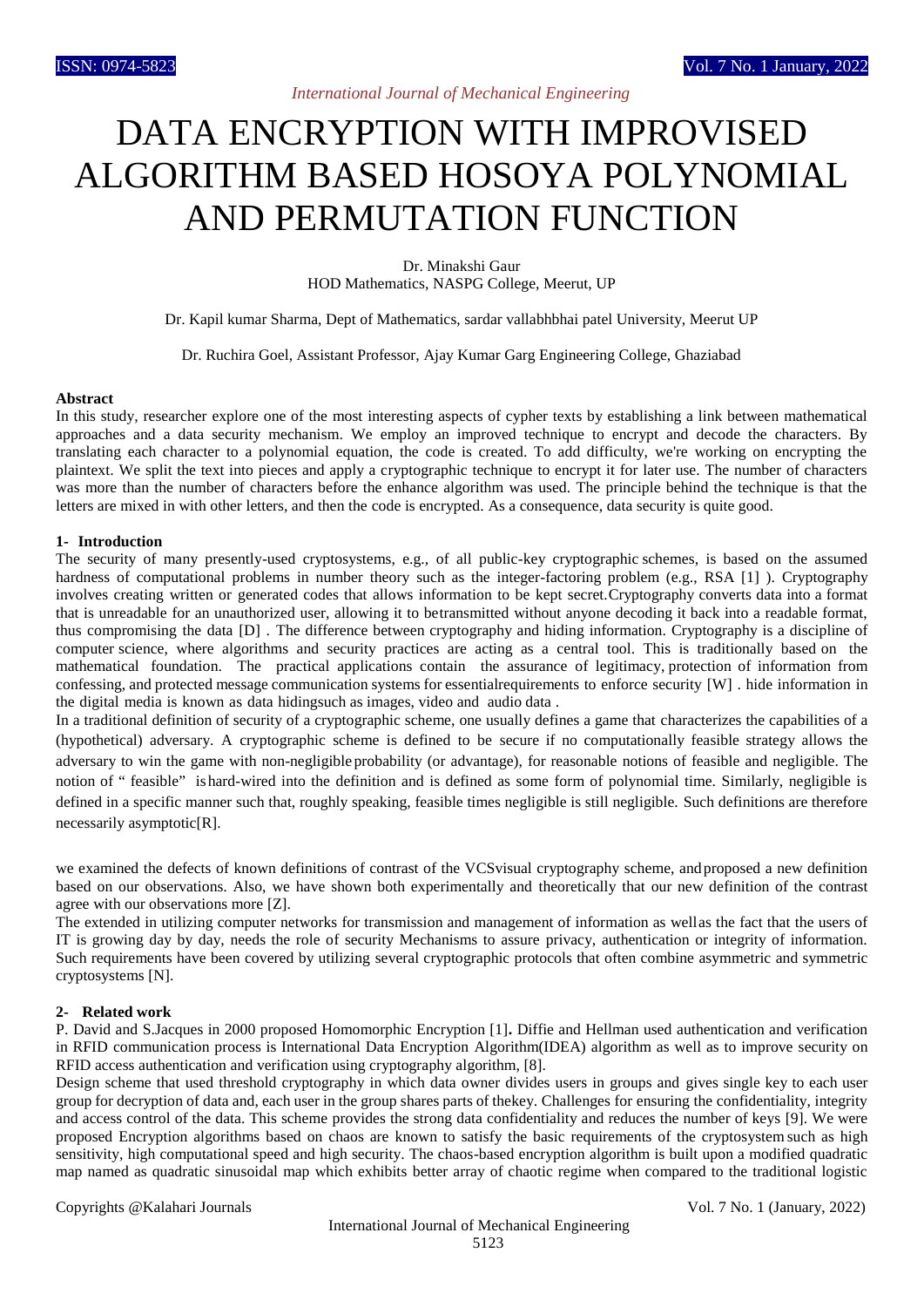map[8]. They were focused onexploiting the classic ARQ protocol for securing the exchange of secret keys between legitimate users,where even the realistic practical ARQ feedback associated with transmission errors has been considered. In conventional wireless systems, the mechanisms assuring security, reliability and throughput are designed individually and separately, which is however potentially suboptimal, since thethree factors are coupled and affect each other [4].

Proposed methodology a Cryptography key generating based on graph construction and adjacency matrix of extracted minutiae. The formation of graph relies on contour division of minutiae points' area. Results show that with singular point detection the average of minutiae points area dimension is less than in the other case and at some points of threshold, it show an Improvement performance comparingto the other one[10]

## **3- Proposed algorithm Encryption algorithm [14]:-**

- **a –** Extraction Hosoya polynomial for all letters in the text which we wante to encrypt.
- **b –** Take positive integer number n.
- **c –** Divide the text with length 2n by using dihedral group as:

$$
\mathbf{w} = \begin{bmatrix} W1 \\ W2 \\ \vdots \\ W2n \end{bmatrix} = \begin{bmatrix} U \\ V \end{bmatrix} \text{ where } \mathbf{U} = \begin{bmatrix} W1 \\ W2 \\ \vdots \\ W2n \end{bmatrix} \text{ and } \mathbf{V} = \begin{bmatrix} Wn+1 \\ \vdots \\ W2n \end{bmatrix}
$$

 $\mathbf{d}$  – Apply the dihedral operations  $(x,y)$ :

$$
b = 0, 1, \dots, n-1
$$
\n
$$
D_n w = \begin{bmatrix} x^k & U_{k+1} & \mod 27 \\ (Yx^k & V_{k+1})^R & \mod 27 \end{bmatrix}
$$
\n
$$
D_n w = \begin{bmatrix} 0 & 1 & 1 \\ 1 & 1 & 1 \\ \vdots & \vdots & \vdots \\ (n-1) & 1 & 1 \\ \vdots & \vdots & \vdots \\ (n-1) & 1 & 1 \end{bmatrix} + [\text{hosoya polynomial of } \text{Z} \text{ i vectors}]
$$

**Note(1):-** To improve this method we must encryption the first letter because the first letter by using this method stay the same letter always.

- - encryption the first letter by this equation:
- $c_i = w_i + (2^*n) \text{ mod } 27$ New addition:
- d. Segmentation the text crypto to segment.
- e. Each segment content to four charter.
- f. Apply on text the permutation functionSegment k old= $[1 2 3 4 5 6]$

K new=[6 2 4 1 3 5]

## **ii- Decryption algorithm**

#### **a- Decryption text[14]**

First decryption the first letter by the equation **b**-w<sub>1</sub>=c<sub>1</sub>- $(2<sup>*</sup>n)$  mod 27 **c-** for other letter using :

 $k=0,1...n-1$ 

Copyrights @Kalahari Journals Vol. 7 No. 1 (January, 2022)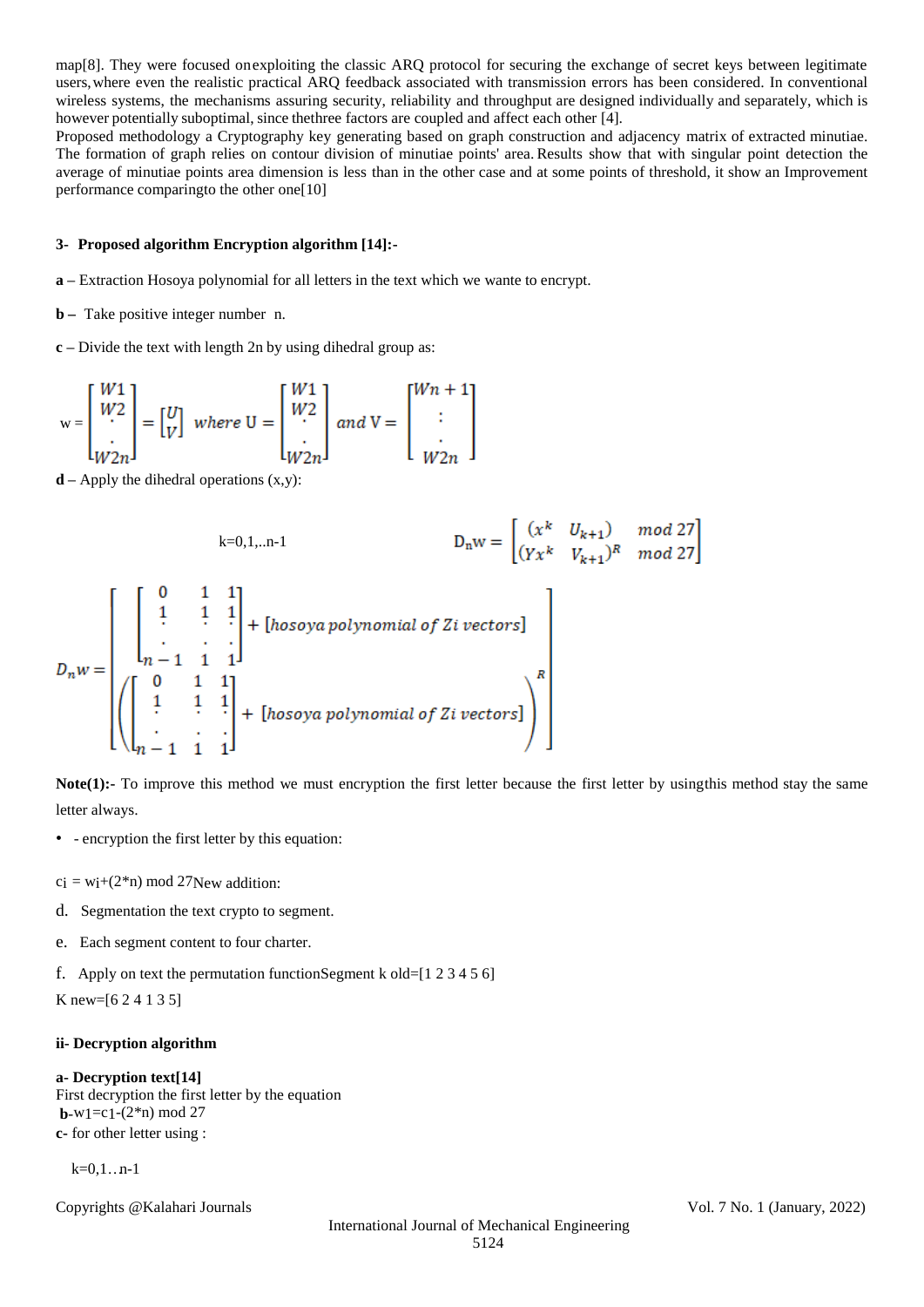$$
\mathbf{D_nC} = \begin{bmatrix} (x^{-k} & U_{k+1}) & mod\, 27\\ (Yx^{-k} & V_{k+1}) & mod\, 27 \end{bmatrix}
$$

# **Example**

word(FADYA)

 $F=Z6=6$ ,  $A=Z1=1$ ,  $D=Z4=4$ ,  $Y=Z25=25$  $F \rightarrow 6+7x+8x^2$  $A \rightarrow 1+0x+0x^2$  $D \rightarrow 4+4x+2x^2$  $Y \rightarrow 25 + 36x + 264x^2$  $A \rightarrow 1+0x+0x^2$ Now let  $n=2$  ,  $D2n = D4 = {i^{\degree}, I^{\degree}, j^{\degree}, j^{\degree}}$ Then  ${FADYA} \rightarrow {FADY} + {A---}$ where  $U = \begin{bmatrix} 6 \\ 1 \end{bmatrix}$  and  $V = \begin{bmatrix} 4 \\ 25 \end{bmatrix}$  $\{FADV\} \rightarrow w_1 = \begin{bmatrix} 6 \\ 1 \\ 4 \\ 25 \end{bmatrix} = \begin{bmatrix} U \\ V \end{bmatrix}$ (mod 27)

$$
D_1 w_1 = \begin{bmatrix} 0 & 1 & 1 \\ 1 & 1 & 1 \end{bmatrix} + \begin{bmatrix} 6 & 7 & 8 \\ 1 & 0 & 0 \end{bmatrix}
$$

$$
= \begin{bmatrix} \begin{bmatrix} 6 & 8 & 9 \\ 2 & 1 & 1 \end{bmatrix} \\ \begin{bmatrix} 4 & 5 & 3 \\ 26 & 10 & 6 \end{bmatrix} \end{bmatrix}
$$

FHIBAADECZJF

The first letter F→6→6+4=10→JJHIBAADECZJF

where 
$$
J = \begin{bmatrix} 0 \\ 27 \end{bmatrix}
$$
 and  $K = \begin{bmatrix} 27 \\ 27 \end{bmatrix}$ 

$$
= \begin{bmatrix} J \\ K \end{bmatrix} \{A \dots\} \to W_2 = \begin{bmatrix} 0 \\ 27 \\ 27 \\ 27 \end{bmatrix}
$$

Copyrights @Kalahari Journals Vol. 7 No. 1 (January, 2022)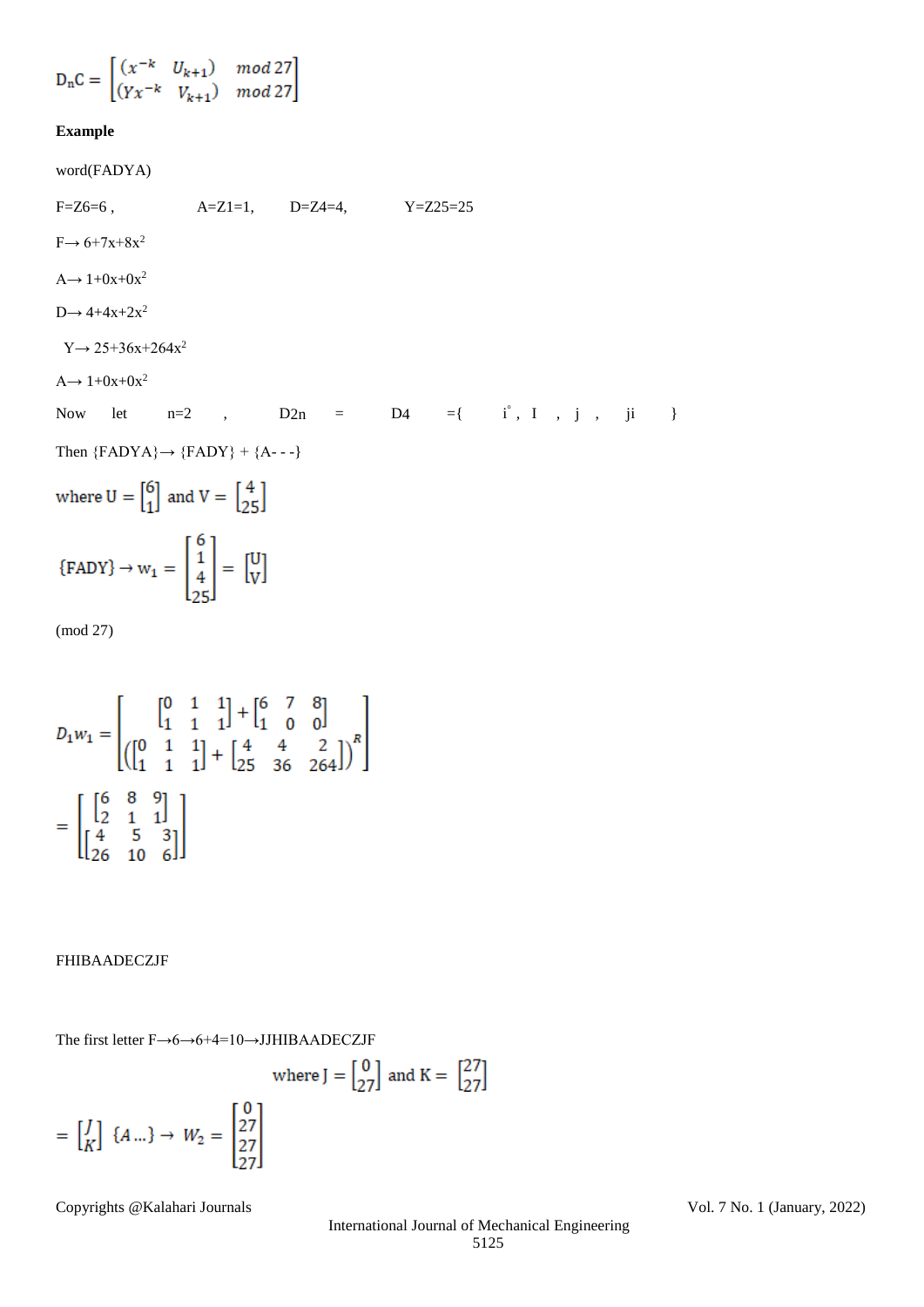$$
D_1 w_1 = \begin{bmatrix} ( \begin{matrix} \text{mod } 27 \end{matrix}) & \begin{matrix} 0 & \text{mod } 27 \end{matrix} \\ \begin{matrix} 0 & \text{mod } 1 \\ 1 & 1 \end{matrix} & \begin{matrix} 1 & 1 & 0 & 0 \\ 1 & 1 & 1 \end{matrix} \end{bmatrix} + \begin{bmatrix} 27 & 0 & 0 \\ 27 & 0 & 0 \end{bmatrix} \end{bmatrix}^R
$$

$$
= \begin{bmatrix} \begin{bmatrix} 1 & 1 & 1 \\ 28 & 1 & 1 \end{bmatrix} \\ \begin{bmatrix} \begin{bmatrix} 27 & 1 & 1 \\ 28 & 1 & 1 \end{bmatrix} \end{bmatrix}^R \\ \end{bmatrix} = = \begin{bmatrix} \begin{bmatrix} 1 & 1 & 1 \\ 1 & 1 & 1 \\ 0 & 1 & 1 \\ 1 & 1 & 1 \end{bmatrix} \end{bmatrix}
$$

AAAAAA#AAAAA The first letter A→15→1+4=5→EEAAAAA#AAAAA Then the cipher text is: JHIBAADECZJF EAAAAA#AAAAA Segment1=JHIB Segment2=AADE Segment3=CZJF Segment4=EAAA Segment5=AA#A Segment6=AAAA K old=[1 2 3 4 5 6] NEW ARRANGE K new=[6 2 4 1 3 5] Then the new cipher text is: AAAAAADEEAAAJHIBCZJFAA#A **2-Decryption:-** K new= [6 2 4 1 3 5] AAAAAADEEAAAJHIBCZJFAA#A Knew to K old JHIBAADECZJF EAAAAA#AAAAA

Notice that  $C1 \rightarrow$ " JHIBAADECZJF " The first letter E→10→10-4=6→F

(mod 27)

$$
D_1 C_1 = D_n = \begin{bmatrix} \begin{bmatrix} 6 & 8 & 9 \\ 2 & 1 & 1 \end{bmatrix} - \begin{bmatrix} 0 & 1 & 1 \\ 1 & 1 & 1 \end{bmatrix} \\ \begin{bmatrix} \begin{bmatrix} 4 & 5 & 3 \\ 26 & 10 & 6 \end{bmatrix} \end{bmatrix}^R - \begin{bmatrix} 0 & 1 & 1 \\ 1 & 1 & 1 \end{bmatrix} \end{bmatrix}
$$

$$
= \begin{bmatrix} \begin{bmatrix} 6 & 7 & 8 \\ 1 & 0 & 0 \end{bmatrix} \\ \begin{bmatrix} 4 & 4 & 2 \\ 25 & 36 & 264 \end{bmatrix} \end{bmatrix}
$$
  
where  $U = \begin{bmatrix} 6 \\ 1 \end{bmatrix}$  and  $V = \begin{bmatrix} 4 \\ 25 \end{bmatrix}$ 

$$
\begin{bmatrix} \mathbf{U} \\ \mathbf{V} \end{bmatrix} = \begin{bmatrix} 6 \\ 1 \\ 4 \\ 25 \end{bmatrix} = \{FADY\}
$$

C<sub>2</sub>→EAAAAA#AAAAA The first letter E→5→5-4=A→A

(mod 27)

$$
D_2 C_2 = D_n = \begin{bmatrix} \begin{bmatrix} 1 & 1 & 1 \\ 1 & 1 & 1 \end{bmatrix} - \begin{bmatrix} 0 & 1 & 1 \\ 1 & 1 & 1 \end{bmatrix} \\ \begin{bmatrix} \begin{bmatrix} 0 & 1 & 1 \\ 1 & 1 & 1 \end{bmatrix} \end{bmatrix}^R - \begin{bmatrix} 0 & 1 & 1 \\ 1 & 1 & 1 \end{bmatrix} \end{bmatrix}
$$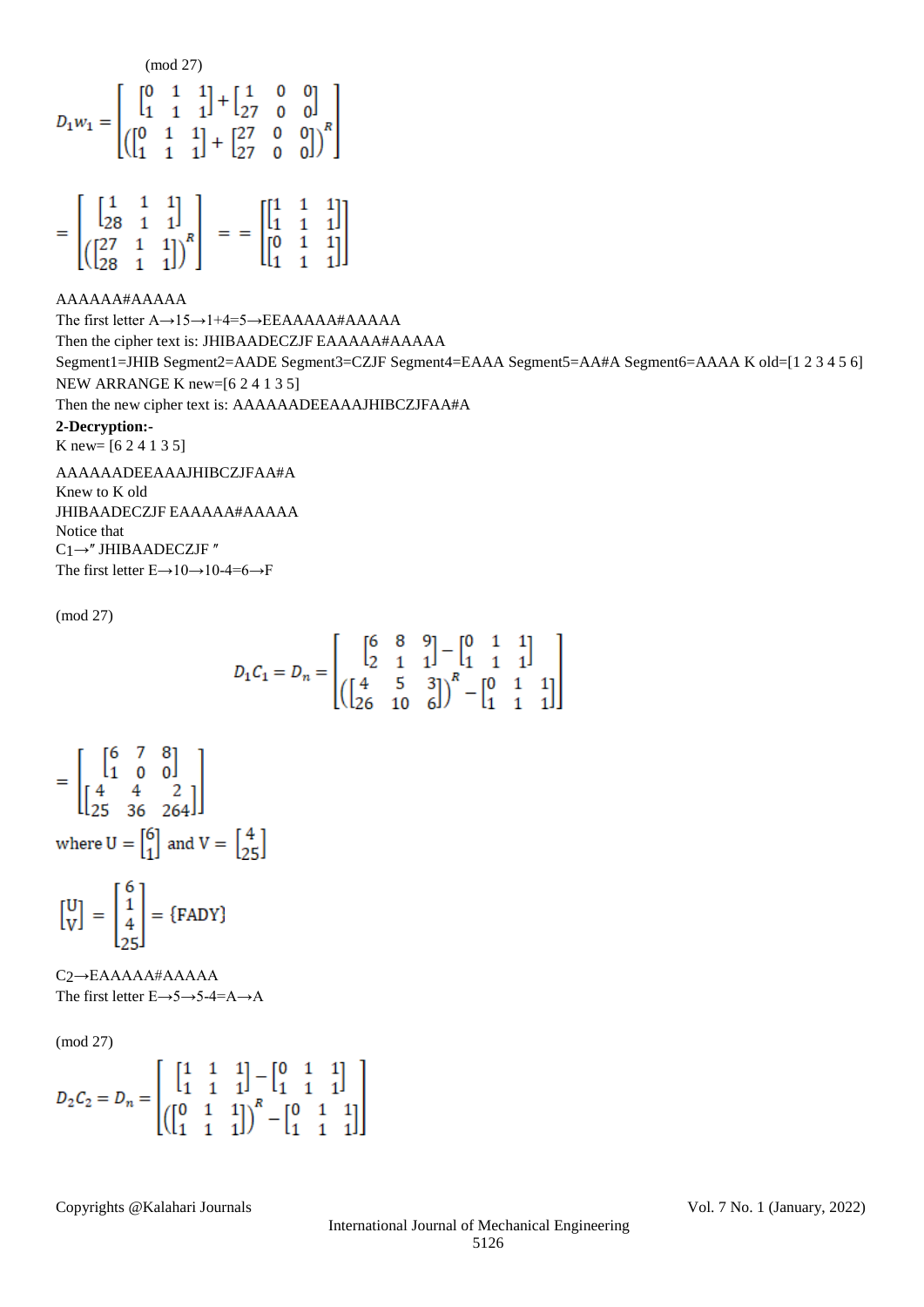$$
= \begin{bmatrix} 1 & 0 & 0 \\ 0 & 0 & 0 \\ 0 & 0 & 0 \\ 0 & 0 & 0 \end{bmatrix}
$$
  
{*A*---}

Then the plain text is (**FADYA).**

# **Details graph**

 $F=6$ 



 $Y=25$